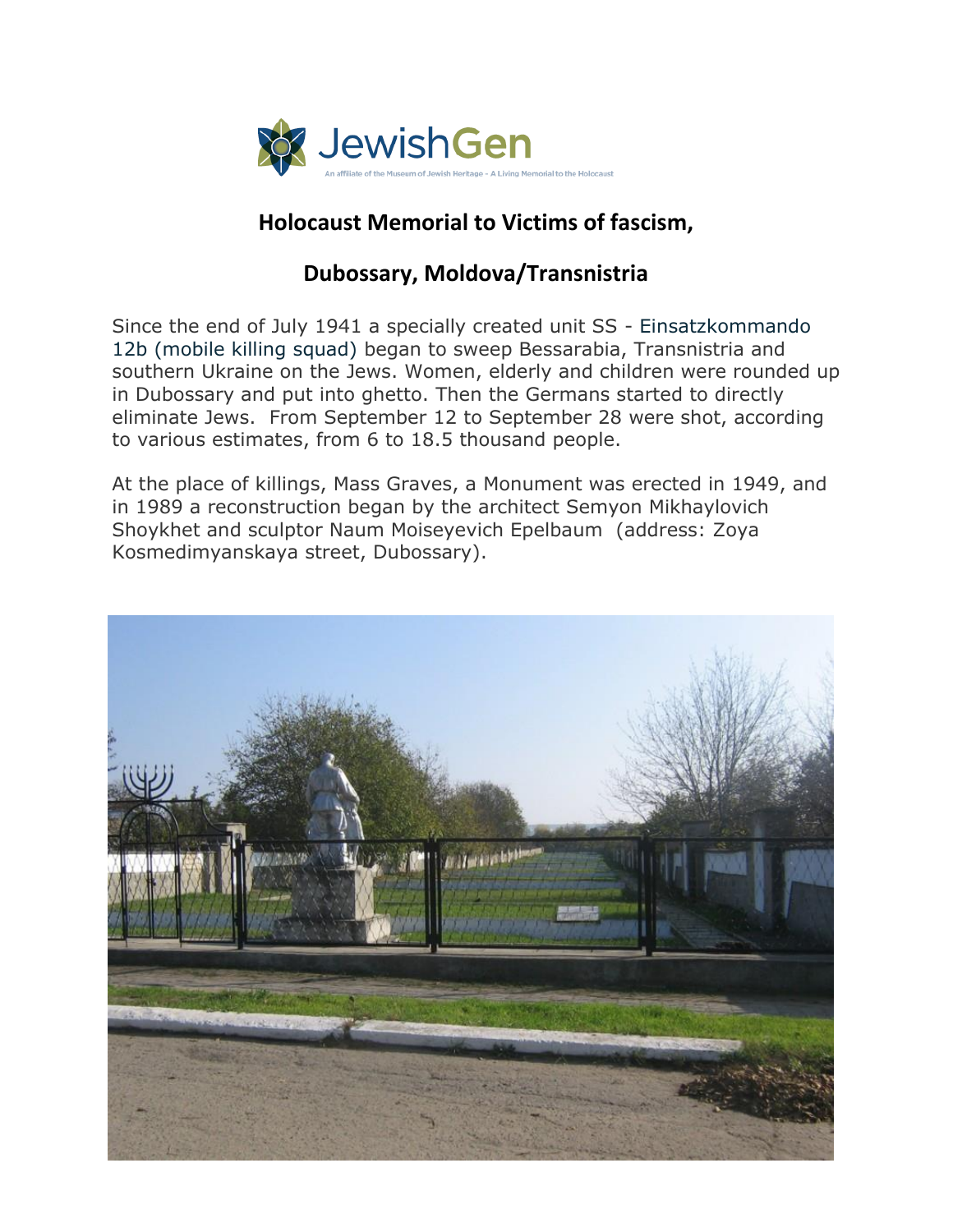



 At this place in September of 1941 the invaders committed mass murder of more than 18 thousand prisoners of Dubossary ghetto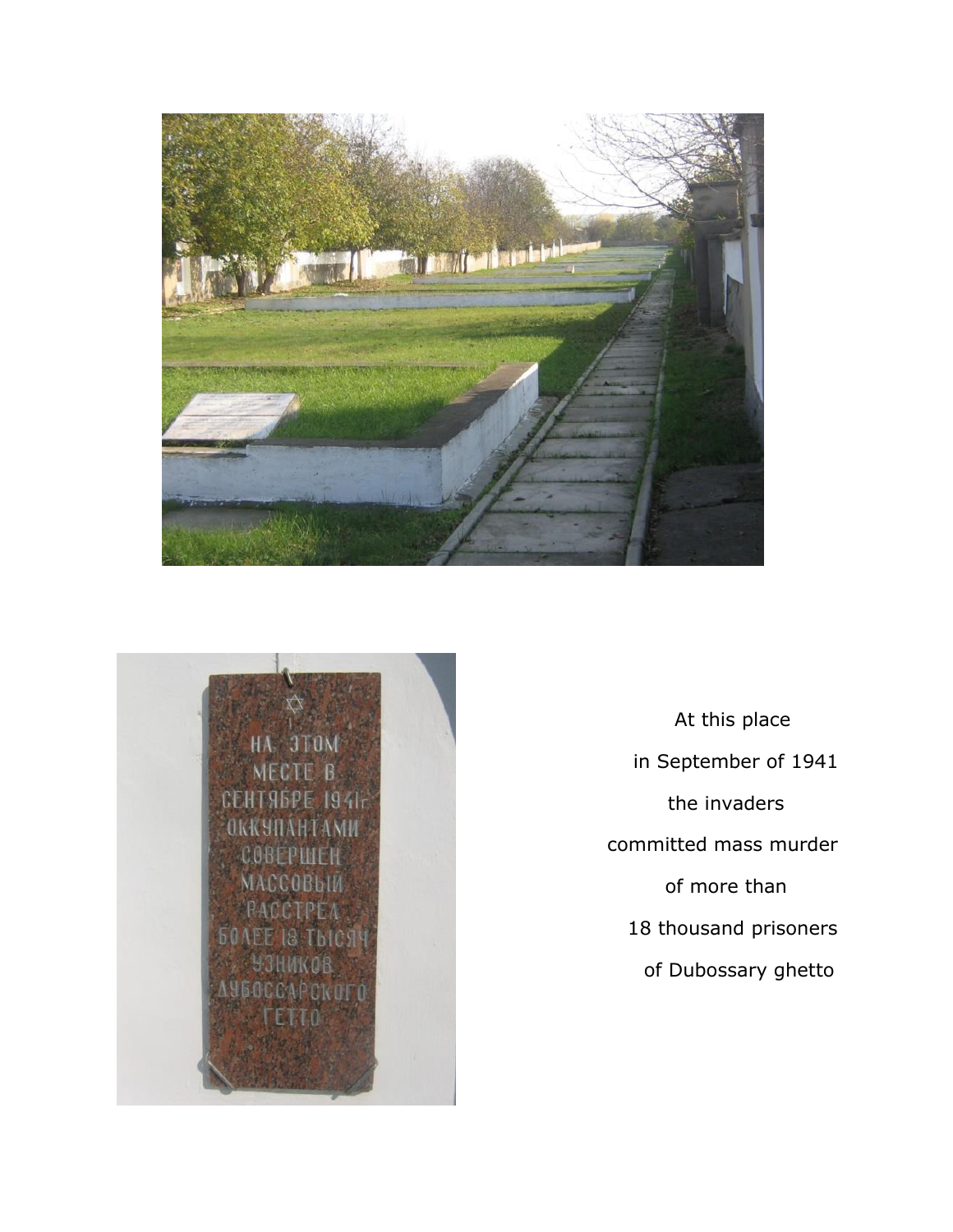



Here lie peaceful residents of Moldova and Ukraine killed by fascists for the fact that they were Jews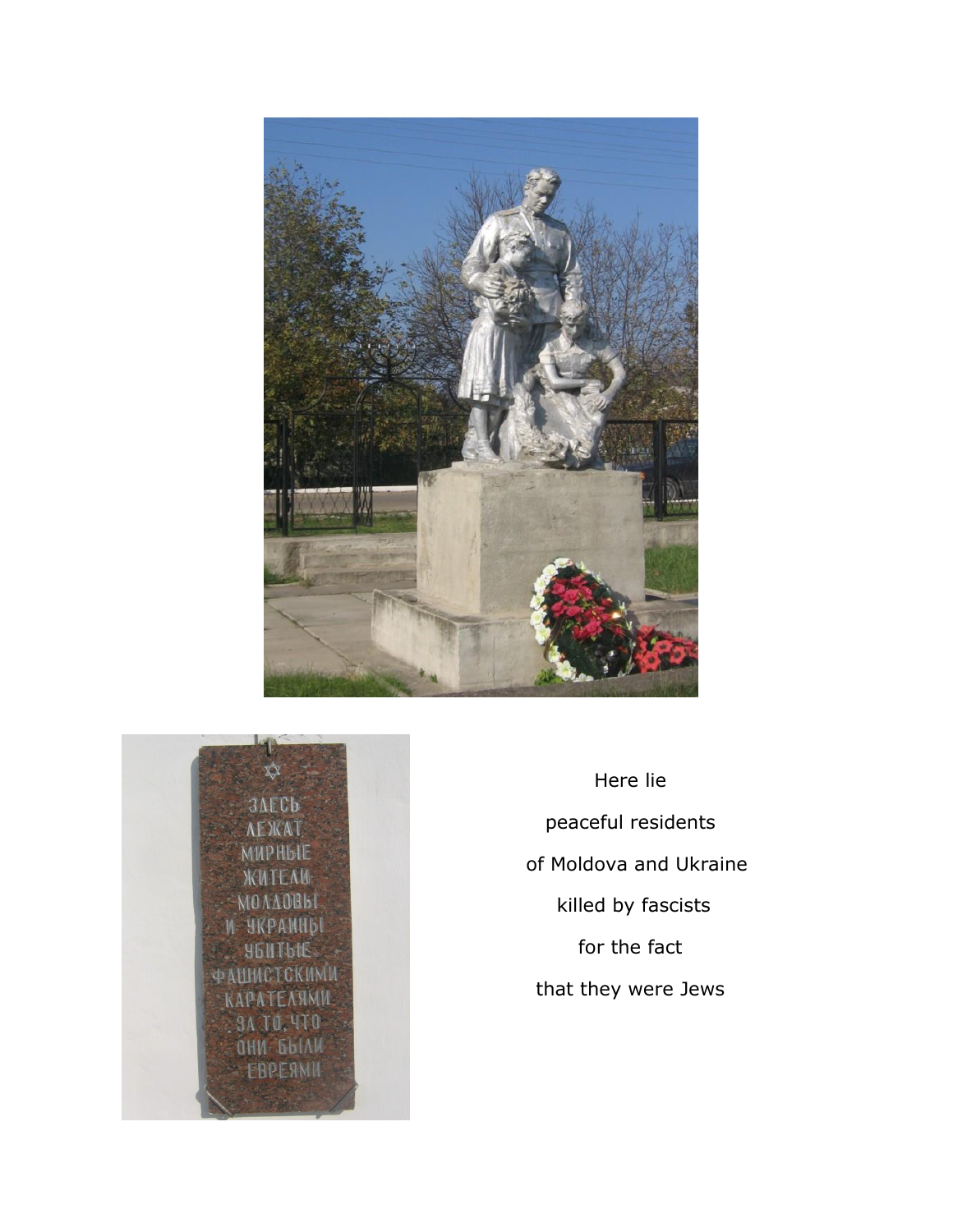